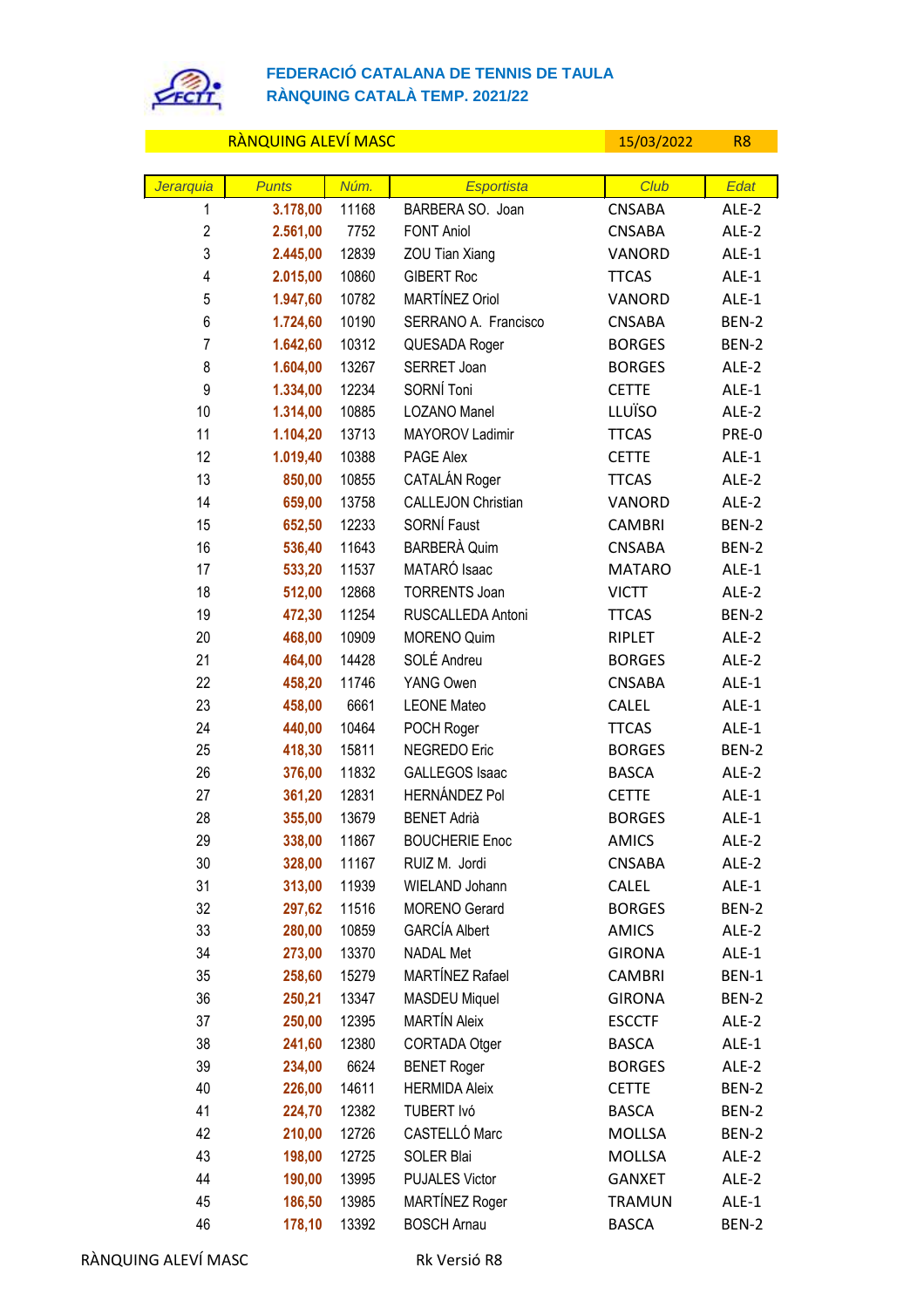|           | RANQUING ALEVI MASC |       |                                | 15/03/2022    | R <sub>8</sub> |
|-----------|---------------------|-------|--------------------------------|---------------|----------------|
|           |                     |       |                                |               |                |
| Jerarquia | <b>Punts</b>        | Núm.  | <b>Esportista</b>              | Club          | Edat           |
| 47        | 170,00              | 14268 | MARTINEZ Jordi                 | <b>GANXET</b> | ALE-1          |
| 48        | 157,80              | 13369 | <b>AMANTIA Liam</b>            | <b>CTTBDN</b> | BEN-2          |
| 49        | 151,00              | 13776 | <b>GARCIA Eudald</b>           | <b>MOLLSA</b> | BEN-2          |
| 50        | 140,00              | 12566 | NUÑEZ Roc                      | <b>MATARO</b> | ALE-1          |
| 51        | 138,20              | 13022 | <b>CABRERA Iker</b>            | <b>CETTE</b>  | BEN-2          |
| 52        | 127,00              | 15045 | <b>BAQUEDANO Bruno</b>         | <b>GANXET</b> | ALE-2          |
| 53        | 112,00              | 10826 | SAMPEDRO Yerai                 | <b>GANXET</b> | ALE-1          |
| 54        | 110,40              | 14223 | GRANADOS Joan                  | <b>CTTBDN</b> | BEN-1          |
| 55        | 100,00              | 11842 | FIGUERAS Jan                   | <b>BASCA</b>  | ALE-2          |
| 55        | 100,00              | 14891 | <b>PROUS Gerard</b>            | <b>GANXET</b> | ALE-2          |
| 57        | 97,00               | 14202 | VERDEJO Adria                  | <b>NASTIC</b> | ALE-1          |
| 58        | 90,00               | 14179 | <b>CARACUEL Daniel</b>         | <b>AMICS</b>  | BEN-2          |
| 59        | 85,00               | 15069 | <b>LLOVET Arnau</b>            | S.CUGA        | ALE-1          |
| 60        | 84,00               | 13330 | <b>SERRA Pol</b>               | MOLLSA        | ALE-2          |
| 61        | 80,00               | 9149  | <b>CASELLAS Pere</b>           | <b>TRAMUN</b> | ALE-2          |
| 61        | 80,00               | 11640 | ROS Guillem                    | RIPLET        | ALE-1          |
| 63        | 74,00               | 14597 | <b>TORRENTE Eudald</b>         | <b>CTTBDN</b> | BEN-1          |
| 64        | 71,20               | 13520 | <b>VILA Josep</b>              | <b>CNSABA</b> | BEN-1          |
| 65        | 69,30               | 13244 | <b>HORMIGON Aniol</b>          | <b>TORELL</b> | BEN-1          |
| 66        | 64,40               | 13971 | ZHOU Yu                        | <b>CTTBCN</b> | BEN-1          |
| 67        | 61,00               | 13382 | AGUILERA Alejandro             | <b>CNSABA</b> | BEN-1          |
| 68        | 55,20               | 10853 | MAMPEL N. Ramon                | <b>AMICS</b>  | BEN-2          |
| 69        | 53,00               | 13838 | <b>TORRADEFLOT Ricard</b>      | <b>BORGES</b> | BEN-2          |
| 69        | 53,00               | 14001 | ALENTÀ Cesc                    | <b>BORGES</b> | BEN-2          |
| 71        | 50,00               | 14002 | ALENTÀ Unai                    | <b>BORGES</b> | PRE-0          |
| 72        | 48,00               | 13593 | RUIZ Guillem                   | LLUÏSO        | ALE-2          |
| 73        | 48,00               | 14650 | <b>PETER Patrick</b>           | <b>GANXET</b> | ALE-1          |
| 74        | 40,00               | 14015 | SOLA Roger                     | <b>CTGALI</b> | BEN-1          |
| 74        | 40,00               | 14287 | <b>BALAGUER Rafel</b>          | ATEN82        | ALE-1          |
| 76        | 39,10               | 13885 | <b>CORBELLA Bernat Benigne</b> | <b>BASCA</b>  | BEN-2          |
| 77        | 36,00               | 13478 | <b>CARMONA Daniel</b>          | LLUÏSO        | BEN-1          |
| 77        | 36,00               | 14474 | <b>VILELLA Marti</b>           | VANORD        | ALE-2          |
| 79        | 35,00               | 15052 | FERNÁNDEZ Jan                  | <b>NASTIC</b> | PRE-0          |
| 80        | 33,50               | 15050 | COFIÑO Luis                    | <b>GANXET</b> | ALE-2          |
| 81        | 31,00               | 14003 | SERRANO Alvaro                 | <b>BORGES</b> | ALE-1          |
| 82        | 30,00               | 14481 | LOPEZ Iker                     | <b>GANXET</b> | ALE-2          |
| 82        | 30,00               | 13709 | PONCE Lucas                    | <b>FALCO</b>  | BEN-1          |
| 84        | 29,70               | 10967 | <b>MACHÍN Marc</b>             | <b>TRAMUN</b> | BEN-2          |
| 85        | 27,00               | 15327 | <b>GARCIA Dilan</b>            | <b>GANXET</b> | BEN-2          |
| 86        | 26,00               | 14469 | <b>VERGÉS Guillem</b>          | <b>TRAMUN</b> | BEN-2          |
| 86        | 26,00               | 14540 | <b>DENISOV Nikita</b>          | GANXET        | ALE-2          |
| 86        | 26,00               | 15237 | RADU Victor                    | <b>GANXET</b> | ALE-2          |
| 89        | 24,00               | 15563 | SABLON Leo                     | <b>NASTIC</b> | BEN-2          |
| 90        | 20,00               | 10899 | <b>COROMINA Bruno</b>          | LLUÏSO        | ALE-2          |
| 90        | 20,00               | 14278 | <b>IBAÑEZ Marcos</b>           | <b>ESCCTF</b> | ALE-2          |
| 92        | 13,00               | 13344 | PONS Nil                       | <b>VILABL</b> | ALE-2          |
| 93        | 10,00               | 14721 | <b>COLL Biel</b>               | <b>GIRONA</b> | ALE-1          |
| 93        | 10,00               | 14866 | <b>BEIMERS Daniël</b>          | <b>TRAMUN</b> | ALE-1          |
| 93        | 10,00               | 14503 | <b>BERTOLIN Dylan</b>          | <b>HOSPIT</b> | ALE-1          |